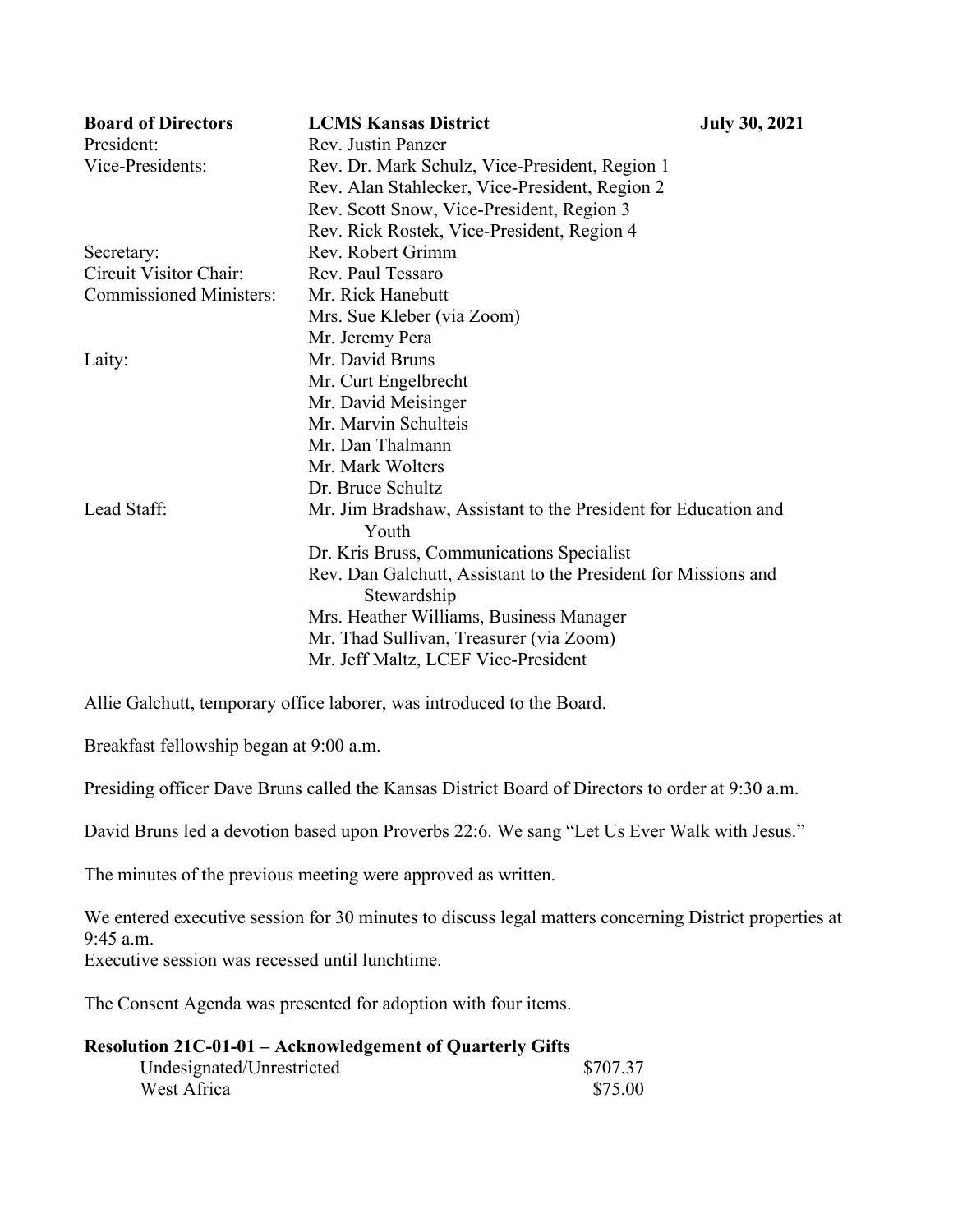| Vice President Travel Expenses | \$59.04     |
|--------------------------------|-------------|
| KansaSEED Deaf Ministry        | \$120.00    |
| Pentecost                      | \$212.00    |
| Scholarship                    | \$58,495.47 |
| Total                          | \$59,668.88 |

#### **Resolution 21C-06-03 – Trinity Evangelical Lutheran Church, Garden City**

Resolved, that the LCMS Kansas District Board of Directors approve the Trinity Evangelical Lutheran Church, Garden City Constitution and Bylaws.

#### **Resolution 21C-06-04 – St. Paul Lutheran Church, Preston**

Resolved, that the LCMS Kansas District Board of Directors approve the St. Paul Lutheran Church, Preston Constitution and Bylaws.

#### **Resolution 21C-06-05 – Beautiful Savior Lutheran Church, Olathe**

Resolved, that the LCMS Kansas District Board of Directors approve the Beautiful Savior Lutheran Church, Olathe Constitution and Bylaws.

#### **Action**: **The Consent Agenda was unanimously adopted**.

Rev. Panzer presented his report.

Rev. Dan Galchutt, Assistant to the President for Missions and Stewardship, presented his report.

Chairman Dan Thalmann referred to the board's written report and shared items of the ongoing work of the Board of Stewardship.

Chairman Marvin Schulteis praised the efforts of Dan Galchutt and Kris Bruss for their work in partnership planning in Kansas and in the region. He highlighted work of three current mission recipients: Redeemer, Lawrence; Risen Savior, Wichita; and Immanuel, Junction City. Then he noted various items of the written report offered by the Board of Missions.

Jim Bradshaw, Assistant to the President for Education and Youth, presented his report.

Chairman Bruce Schultz reported for the Board of Education and Youth and emphasized the necessity of Christian education of the young, whereby Lutheran identity can begin and the foundation of a worldview built upon Christ might remain through life.

Chairman Rick Hanebutt reported for the Board of Caring Ministry, noting how the board worked diligently toward completing projects for this triennium to provide care for many human needs.

Lutheran Church Extension Fund (LCEF) Vice President Jeff Maltz presented his report to the Board of Directors.

We recessed for lunch.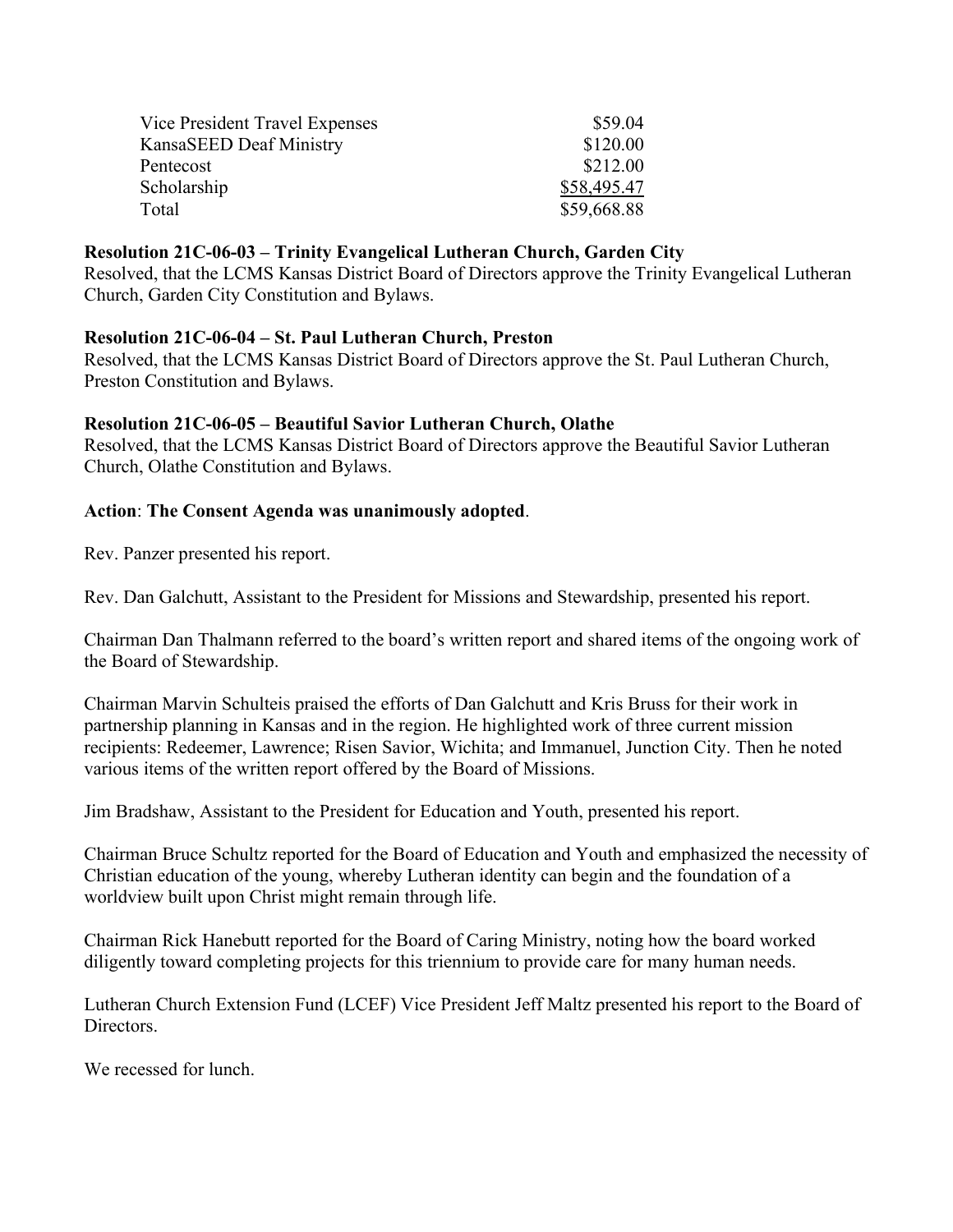Communications Specialist Kris Bruss presented her report. She also asked for everyone on the BOD to review their biography and to report back to her.

Business Manager Heather Williams shared her report.

Chairman Dave Bruns reported for the Board of Administration, highlighting the committee's desire to provide godly stewardship of our Kansas District resources. The board offered a round of applause to the folks who help at the Retreat Center: Jim Pilcher, Myron Klein, and Chris Krause. He applauded the efforts of the treasurer Thad Sullivan and the business manager, Heather Williams, which earned a solid review from the auditors

The District Treasurer's report was prepared by Thad Sullivan and presented to the board by Business Manager Heather Williams for questions and answers.

Rev. Robert Grimm presented the District Secretary's report, describing the pre-convention mailings in May and the continuing work of the constitution committee.

Chairman Bruce Schultz reported for the Salary Committee. With midwestern report of 5.9% COLA increase in costs due to inflation, the committee recommends a 5% increase in base salary for the guidelines.

Rev. Bob Grimm, District Secretary, presented a verbal report on activities top prepare for convention.

Chairman of the Salary Review Committee, Bruce Schultz, presented to the board the concerns addressed by the committee about differences in the two salary scales available to our congregations in Kansas.

Rev. Bob Grimm, District Secretary, presented a verbal report on activities with Executive Council, the Congregational Constitution & Bylaws Review Committee, and the District Bylaws & Operations Manual Committee.

We continued with new business.

#### **21C-01-02 Authorization to seek a District Office tenant**

Whereas, Christian stewardship is the free and joyous activity of God's family — the church — in managing life's resources for His purposes; and

Whereas, the square footage of our District office building is not fully utilized and staff and meetings can be accommodated by two out of three floors; and

Whereas, the anticipated annual rental value of the first floor at \$12 to \$14 per square foot is \$60,000 to \$70,000; and

Whereas, the renovation cost to accommodate a tenant and still meet the needs of the District is estimated to be \$108,000; therefore be it

Resolved, that the Kansas District Board of Directors authorize District staff to seek a not-for-profit tenant whose occupancy and activities would not be contrary to the beliefs of The Lutheran Church – Missouri Synod as expressed in our Statement of Beliefs; and be it further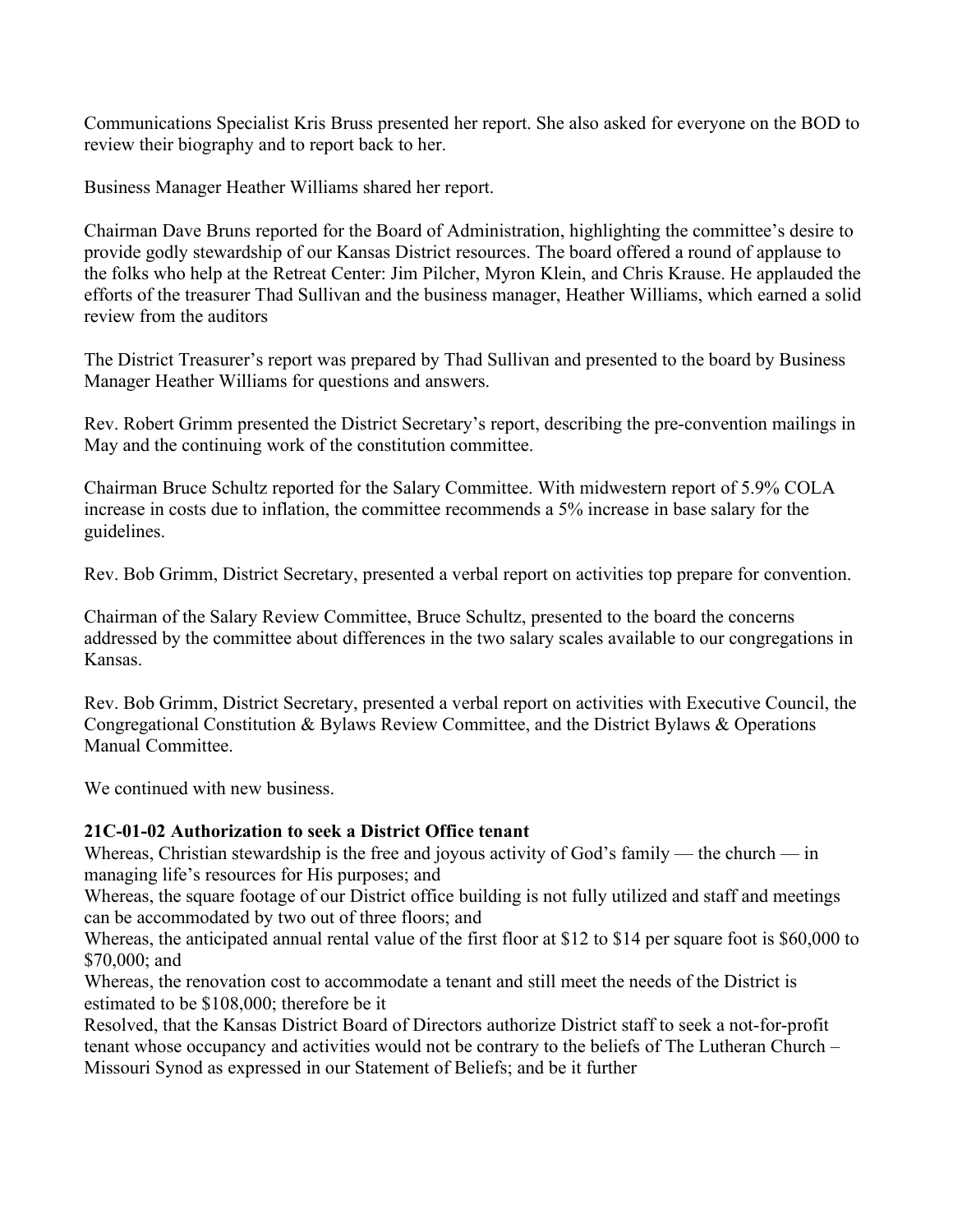Resolved, that the tenant would in no way compromise our ability to conduct District business; and therefore be it finally Resolved, that renovations would not take place unless a tenant is secured. **Action: Adopted**

# **Resolution 21C-06-01 – Appointment of Nicole Boyle and Rev. Dan Galchutt**

Resolved, that Nicole Boyle and Rev. Dan Galchutt be appointed as the two "Members" to Lutheran Social Services, Inc. to represent the Kansas District for 2022. **Action: Adopted**

## **Resolution 21C-06-02 – District Operations Manual**

Resolved, that the Kansas District Board of Directors allow the Kansas District staff to review DOM documents periodically for consistency with The Official Stylebook of the LCMS and make necessary style edits, to be approved by the BOD.

#### **Action: Adopted**

## **Resolution 21C-06-06 – Approve Dual Parish Request of St. John, Meade, KS and Peace, Beaver, OK**

In a letter received to the District Office on May 24, 2021, Pastor Kent Peck (St. John, Meade) wrote, "At the request of both congregations, in order to attempt to simplify circuit and district voting regulations and on the advice of the Secretary of Synod, Dr. John Sias, the congregations would like to be members of the same District and Circuit, that District being the Kansas District and Circuit 16. We seek your cooperation and advice as we move through this process of forming a dual parish, which is essentially formalizing the practice that has been going on since 1968."

Whereas, Bylaw 4.1.1.4 of the 2019 Synod Handbook (p. 184) states, "Transfer of congregations between districts is completed upon approval of the respective district boards of directors at the request of the congregation." Therefore, be it

Resolved, that the Kansas District Board of Directors approve the request of the congregations as stated above.

## **Action: Adopted**

## **Resolution 21C-07-01 – Salary Guideline Base Salary for 2022**

Be it Resolved the Board of Directors of the Kansas District establish the base rate for the Salary Guidelines for 2022 in the amount of \$36,870, an increase of \$1756, or an increase of 5.0%. **Action: Adopted**

## **Resolution 21C-07-02 – 2022 Participation in the Concordia Health Plan High Deductible Plan**

Be it Resolved the Board of Directors of the Kansas District continue their 2022 enrollment in the Church's Plan and offer the High Deductible Health Plan (HDHP) with Concordia Plan Services for eligible Kansas District staff. (The District covers 100% of worker premium, 50% of family premium, and 50% of the deductible for the HDHP.) The HDHP will be supplemented by an annual contribution by the District to a Health Savings Account for those employees enrolled in the CHP.

# **Action: Adopted**